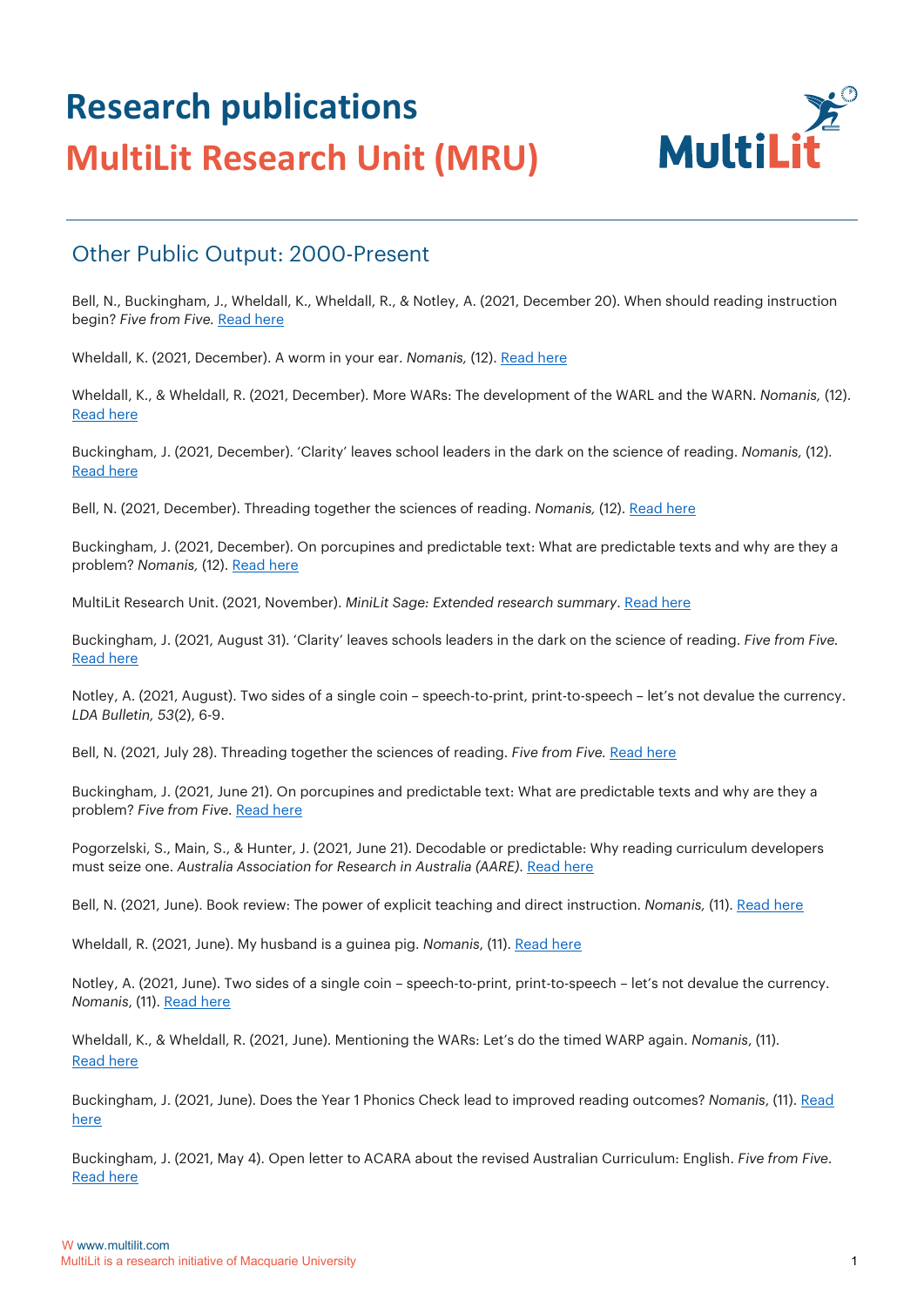

Buckingham, J. (2021, May 1). Curriculum takes backward step on the path to literacy. *Five from Five*[. Read here](https://fivefromfive.com.au/uncategorized/curriculum-takes-backward-step-on-the-path-to-literacy/)

Buckingham, J. (2021, April 19). Education needs to be informed by evidence. *Five from Five.* [Read here](https://fivefromfive.com.au/blog/innovation/)

Buckingham, J. (2021, April 16). Education needs to be evidence informed. *Australian Financial Review*. [Read here](https://www.afr.com/work-and-careers/education/education-needs-to-be-evidence-informed-20210412-p57iku)

Wheldall, K., & Wheldall, R. (2020, December). More WARs: The development of the WARL and WARN. *LDA Bulletin, 52*(3), 29-30.

Buckingham, J. (2020, December). Five from Five makes progress in policy. *MultiLit Moments*, 1.

Bell, N. (2020, December). Recent advances in reading instruction. *MultiLit Moments*, 3.

Buckingham, J. (2020, December 14). Opinion: Does the Year 1 phonics check lead to improved reading outcomes? *The Educator*. [Read here](https://www.theeducatoronline.com/k12/news/opinion-does-the-year-1-phonics-check-lead-to-improved-reading-outcomes/274759)

Wheldall, K. (2020, December). Editorial: Out of sight but not out of mind. *Nomanis, 10*, 4-5.

Bell, N. (2020, December). Screen vs. paper: The effects of text medium on reading comprehension. *Nomanis, 10*, 32- 33.

Buckingham, J. (2020, November 23). *Schools' uptake of the Year 1 Phonics Check a win for evidence-based instruction.* Education H[Q. Read here](https://educationhq.com/news/schools-uptake-of-the-year-1-phonics-check-a-win-for-evidence-based-instruction-87148/)

Notley, A. (2020, November 3). *Print-to-speech vs. Speech-to-print: What these terms mean and why we need both when teaching reading*. Five From Five. [Read here](https://fivefromfive.com.au/blog/)

Buckingham, J. (2020, September 14). *New NAPLAN is not just a name change.* Australian Financial Review[. Read here](https://www.afr.com/work-and-careers/education/new-naplan-is-not-just-a-name-change-20200910-p55ubt)

Wheldall, K., & Buckingham, J. (2020, September). Is systematic synthetic phonics effective? *Nomanis Notes, 14*. [Read](https://57ebb165-ef00-4738-9d6e-3933f283bdb1.filesusr.com/ugd/81f204_f8c0bc6c48f84da59fddb28e9b391282.pdf)  [here](https://57ebb165-ef00-4738-9d6e-3933f283bdb1.filesusr.com/ugd/81f204_f8c0bc6c48f84da59fddb28e9b391282.pdf)

Wheldall, K., Wheldall, R., & Stephenson, J. (2020, September). What is effective praise? *Nomanis Notes, 13*. [Read here](https://57ebb165-ef00-4738-9d6e-3933f283bdb1.filesusr.com/ugd/81f204_21ed6384d01b4d209d2979b02bf61d47.pdf)

[Bell, N. \(2020, September\). What is reciprocal teaching?](https://57ebb165-ef00-4738-9d6e-3933f283bdb1.filesusr.com/ugd/81f204_f0add441f01044bfb6228e55b16d96c6.pdf) *[Nomanis Notes, 12](https://57ebb165-ef00-4738-9d6e-3933f283bdb1.filesusr.com/ugd/81f204_f0add441f01044bfb6228e55b16d96c6.pdf)*. [Read here](https://57ebb165ef00-4738-9d6e-3933f283bdb1.filesusr.com/ugd/81f204_f0add441f01044bfb6228e55b16d96c6.pdf)

[Bell, N. \(2020, August\). More success from the MultiLit](https://multilit-ecomm-media.s3.ap-southeast-2.amazonaws.com/wp-content/uploads/2021/01/27054004/MM_AUG20_FA-WEB.pdf) Literacy Centre. *[MultiLit Moments, 1-3](https://multilit-ecomm-media.s3.ap-southeast-2.amazonaws.com/wp-content/uploads/2021/01/27054004/MM_AUG20_FA-WEB.pdf)*. [Read here](https://multilitecommmedia.s3.ap-southeast-2.amazonaws.com/wp-content/uploads/2021/01/27054004/MM_AUG20_FAWEB.pdf)

Five From Five, AUSPELD, & Learning Difficulties Australia. (2020, August). *Primary Reading Pledge: A plan to have all students reading by the end of primary school.* MultiLit Pty Ltd. [Read here](https://fivefromfive.com.au/wp-content/uploads/2020/08/PRIMARY-READING-PLEDGE_August2020Final.pdf)

Buckingham, J. (2020, August 4). *Everything you ever wanted to know about the Year [1 Phonics Check.](https://fivefromfive.com.au/uncategorized/everything-you-ever-wanted-to-know-about-the-year-1-phonics-check/)* [Five](https://fivefromfive.com.au/uncategorized/everything-you-ever-wanted-to-know-about-the-year-1-phonics-check/) [From](https://fivefromfive.com.au/uncategorized/everything-you-ever-wanted-to-know-about-the-year-1-phonics-check/) [Five.](https://fivefromfive.com.au/uncategorized/everything-you-ever-wanted-to-know-about-the-year-1-phonics-check/)  [Read here](https://fivefromfive.com.au/uncategorized/everything-you-ever-wanted-toknow-about-the-year-1-phonics-check/)

Wheldall, K., & Wheldall, R. Mentioning the WARs: Let's do the timed WARP again. *LDA Bulletin, 52*(1), 17-19.

Buckingham, J. (2020). Evidence strongly favours systematic synthetic phonics instruction. *LDA Bulletin, 52*(1), 30-34.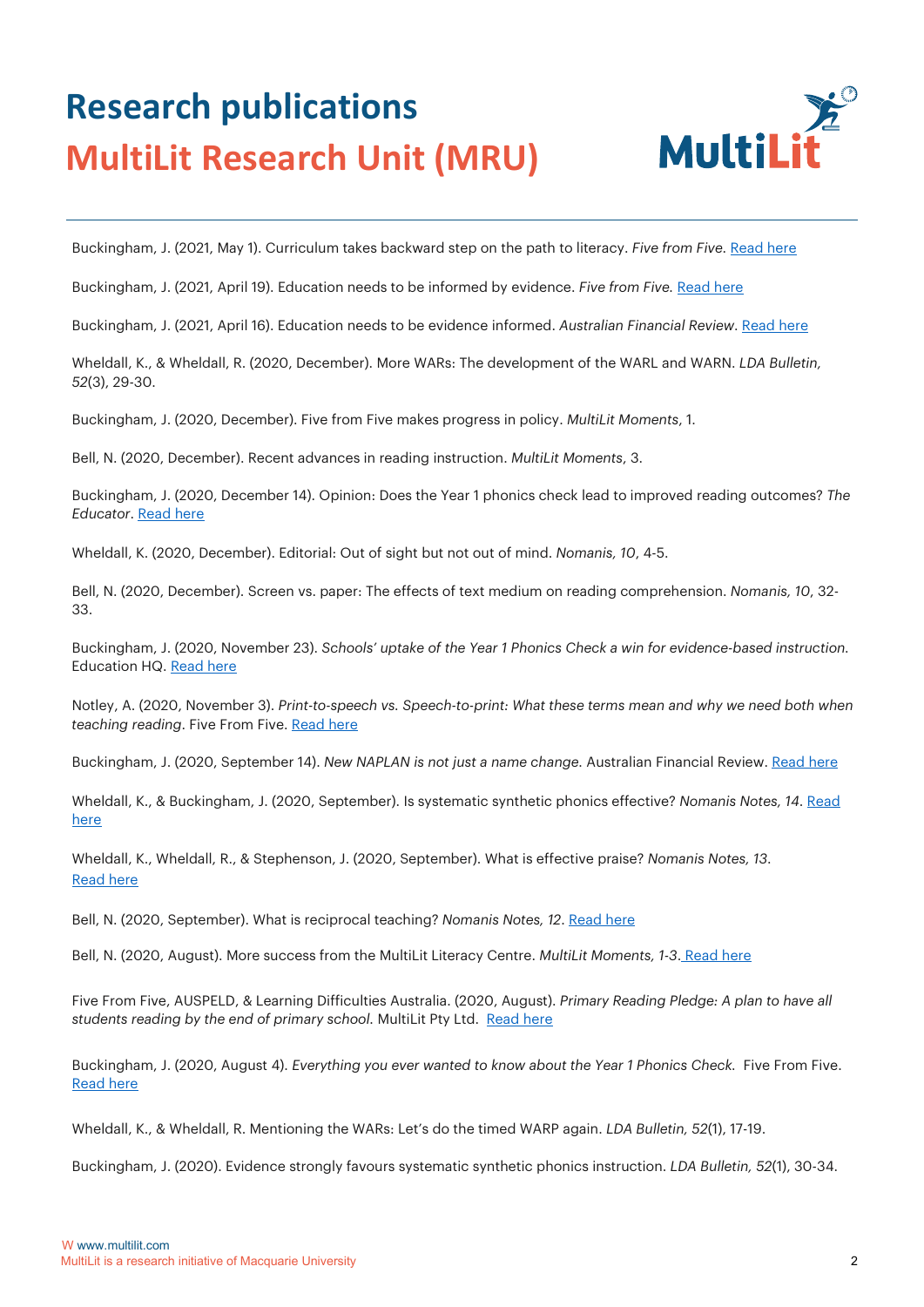

Buckingham, J., & Wheldall, K. (2020, June). Why all states and territories should follow South Australia's lead and introduce the Year 1 Phonics Check. *Nomanis*, 9, 18-20[. Read here](https://www.nomanis.com.au/singlepost/2020/06/05/issue-9-june-2020)

Buckingham, J. (2020, June). Noble intent but misguided ideals: Reading and literacy in the NSW curriculum review. *Nomanis, 9*, 21-24. [Read here](https://docs.wixstatic.com/ugd/81f204_86c7b1f2c432489a97afa48977cd2565.pdf)

Buckingham, J. (2020, May 23). Children lost between the lines long before high school. *The Australian, 15*. [\[Available](https://fivefromfive.com.au/blog/children-lost-between-the-lines-long-before-high-school)  [on FiveFromFive blog:](https://fivefromfive.com.au/blog/children-lost-between-the-lines-long-before-high-school) [Read here](https://fivefromfive.com.au/blog/children-lost-between-the-lines-long-beforehigh-school)

[Buckingham, J. \(2020, April 30\).](https://fivefromfive.com.au/blog/a-failed-attempt-to-discredit-direct-instruction) *[A failed attempt to discredit direct instruction. Read here](https://fivefromfive.com.au/blog/a-failed-attempt-to-discredit-direct-instruction)*

Five From Five. (2020, March 24). *Parent webinar: Evidence-based ways to help children with reading* [Video]. YouTube. https://www.youtube.com/watch?v=qO84dU-DGE

Bell, N. (2020, March). Results revealed for InitiaLit-2. *MultiLit Moments*, 1-3.

Buckingham, J. (2020). The mission to improve reading instruction – How can we achieve success? *LDA Bulletin, 51*(2- 3), 8-9.

Buckingham, J., & Wheldall, K. (2020). Why all states and territories should follow South Australia's lead and introduce the Year 1 Phonics Check: An update. *LDA Bulletin, 51*(2-3), 14-16.

Buckingham, J. (2020, January 31). *The grass is not greener on Jeffrey Bowers' side of the fence: Systematic [phonics](https://fivefromfive.com.au/uncategorized/the-grass-is-not-greener-on-jeffrey-bowers-side-of-the-fence-systematic-phonics-belongs-in-evidence-based-reading-programs/)  [belongs in evidence-based](https://fivefromfive.com.au/uncategorized/the-grass-is-not-greener-on-jeffrey-bowers-side-of-the-fence-systematic-phonics-belongs-in-evidence-based-reading-programs/) reading programs.* [Five From Five.](https://fivefromfive.com.au/uncategorized/the-grass-is-not-greener-on-jeffrey-bowers-side-of-the-fence-systematic-phonics-belongs-in-evidence-based-reading-programs/) [Read here](https://fivefromfive.com.au/uncategorized/the-grass-is-not-greener-on-jeffrey-bowers-side-of-the-fence-systematic-phonics-belongs-in-evidence-based-reading-programs/)

Bell, N. (2019, December). researchED around the world. *MultiLit Moments*, 3.

Buckingham, J. (2019, December). Independent MiniLit evaluation demonstrates success in building foundational reading skills. *MultiLit Moments*, 3.

Buckingham, J. (2019, December 3). Evidence key if we're to turn education fortunes around. The Australian. [Read here](https://fivefromfive.com.au/uncategorized/pisa2018/)

Buckingham, J. (2019). *Five from Five, Reading and writing difficulties: Hot tips for parents and professionals.* Learning Difficulties Coalition.

Madelaine, A., & Wheldall, K. (2019, November). What is curriculum-based measurement of reading? Nomanis 10 Read [here](https://57ebb165-ef00-4738-9d6e-3933f283bdb1.filesusr.com/ugd/81f204_9aa4019d24664561a6a63ef4c0858f9b.pdf)

Wheldall, R. (2019). Get the job done early. *Nomanis, 8*, 4.

Bell, N. (2019). In other words. *Nomanis, 8*, 10-11.

Buckingham, J. (2019). Graduate teachers are short-changed on evidence-based reading instruction. *Nomanis, 8*, 12-13.

MultiLit Research Unit. (2019). The purpose of assessment in schools. *Nomanis, 8*, 34-38.

[Buckingham, J. \(2019, September 24\). NAPLAN tests must be fit-for-purpose.](https://fivefromfive.com.au/blog/naplan-tests-must-be-fit-for-purpose/) *[Five from Five .](https://fivefromfive.com.au/blog/naplan-tests-must-be-fit-for-purpose/)*[Read here](https://fivefromfive.com.au/blog/naplan-tests-must-be-fit-for-purpose/)

Bell, N. (2019, September 20). Literacy development in children with cochlear implants. *Our Voices* (First Voice newsletter), 2.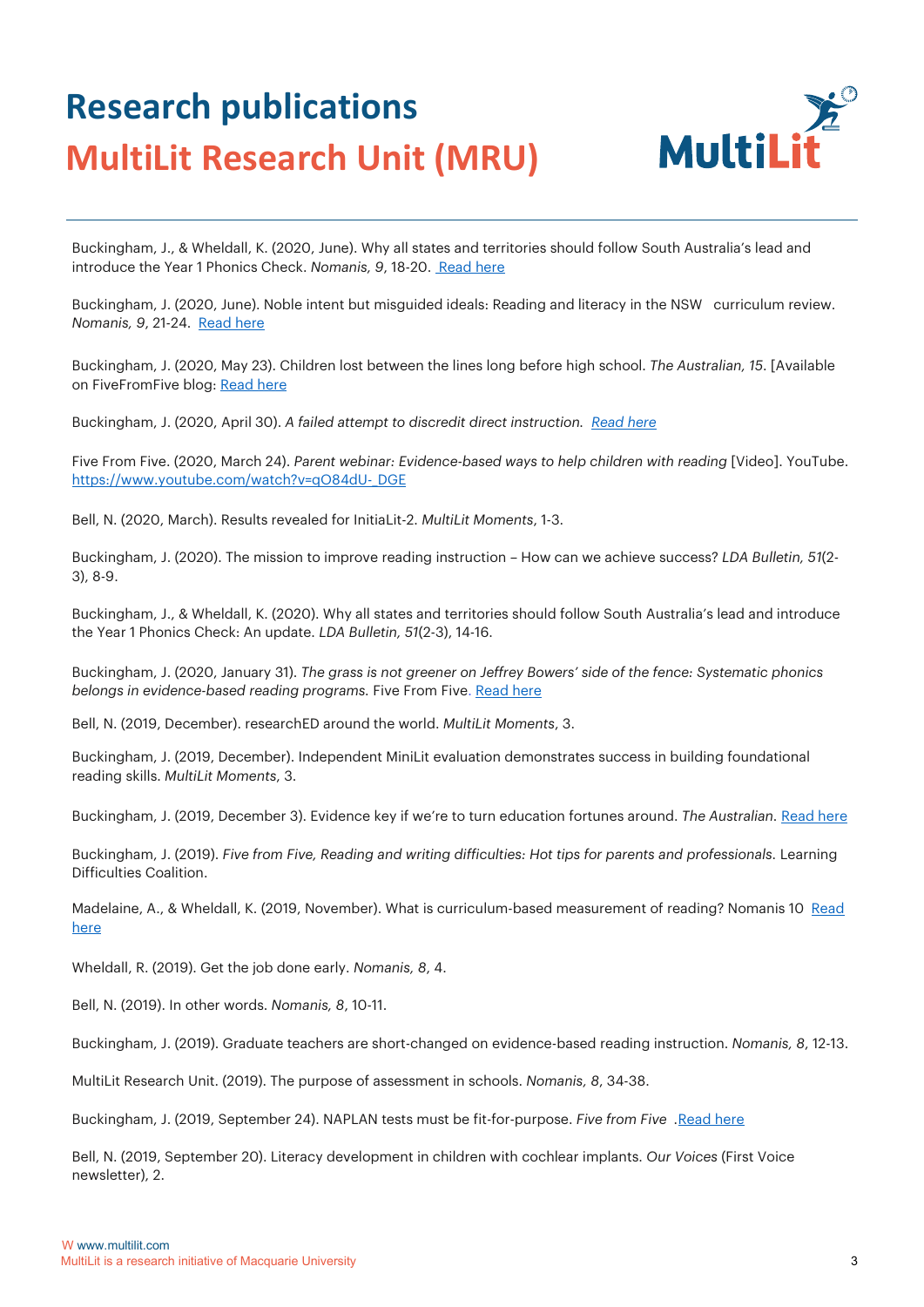

Buckingham, J. (2019, September 15). Low literacy rates weigh heavily on the economically disadvantaged. *[Australian Financial Review.](https://www.afr.com/policy/health-and-education/low-literacy-rates-weigh-heavily-on-the-economically-disadvantaged-20190914-p52rbb)* [Read here](https://www.afr.com/policy/health-and-education/low-literacy-rates-weigh-heavily-on-the-economically-disadvantaged-20190914-p52rbb) 

[Buckingham, J. \(2019, September 1\). NAPLAN 2019: Reasons to be cheerful.](https://www.afr.com/policy/health-and-education/low-literacy-rates-weigh-heavily-on-the-economically-disadvantaged-20190914-p52rbb) *Five from Five.* [Read here](https://fivefromfive.com.au/blog/naplan-2019-reasons-to-be-cheerful/)

Bell, N., & Wheldall, K. (2019, August). Research briefing: MacqLit in schools. *MultiLit Moments*, 2. Buckingham, J. (2019,

July 13). Literacy crisis: Case of the missing 'five big ideas'. *The Australian,* 16.

Buckingham, J. (2019, June 26). FIVE from FIVE campaign: Summary of AASE talk. *Australian Association of Special Education (AASE) NSW Chapter Newsletter.* AASE.

Wheldall, K. (2019, June 23). 'When two tribes go to war': The reading debate explained. *Sydney Morning Herald. Read* [here](https://www.smh.com.au/education/when-two-tribes-go-to-war-the-reading-debate-explained-20190619-p51z6d.html)

Wheldall, K. (2019). Editorial: When two tribes go to war… *Nomanis, 7*, 4-5.

Buckingham, J., & Castles, A. (2019). Learning to read and explicit instruction. *Nomanis, 7*, 18-20.

Pogorzelski, S., & Wheldall, R. (2019). Explainer: What's the difference between decodable and predictable books, and when should they be used? *Nomanis, 7*, 24-25.

Wheldall, K. (2019). Starting off on the right foot for reading. *Nomanis, 7*, 30-33.

Bell, N. (2019). Book review: Reading for life. *Nomanis, 7*, 36.

Madelaine, A. (2019). Book review: The truth about teaching: An evidence-informed guide for new teachers. *Nomanis, 7*, 37-38.

Buckingham, J., & Wheldall, K. (2019, May). Why all states and territories should follow South Australia's lead and introduce the Year 1 Phonics Check. *Learning Difference Convention Handbook.*

[Buckingham, J. \(2019, May 15\). Strong case for phonics check for Year 1 students.](https://www.smh.com.au/education/when-two-tribes-go-to-war-the-reading-debate-explained-20190619-p51z6d.html) *[The Daily Telegraph.](https://www.smh.com.au/education/when-two-tribes-go-to-war-the-reading-debate-explained-20190619-p51z6d.html)*

Buckingham, J., & Castles, A. (2019, May 6). Learning to read and explicit instruction. *ACER Teacher Magazine*. Read [here](https://www.teachermagazine.com.au/articles/learning-to-read-and-explicit-teaching)

Wheldall, K. (2018). Editorial: What's the rush? *Nomanis, 6*, 4-5.

Wheldall, K., & Carter, M. (2018). Nomanis Notes: Is the concept of learning styles useful? *Nomanis, 6*, 31.

Bell, N. (2018). Finding meaning in a word. *Nomanis, 6*, 23-24.

Pogorzelski, S., & Wheldall, R. (2018, November). Explainer: what's the difference between decodable and predictable books, and when should they be used? *The Conversation* [Read here](https://theconversation.com/explainer-whatsthe-difference-between-decodable-and-predictable-books-and-when-should-they-be-used-106531)

Wheldall, K. (2018). Herding cats – Reflections on conducting randomised control trials in schools. *Nomanis, 5*, 4-5.

Buckingham, J., & Wheldall, K. (2018). South Australia's trial of England's year one phonics check: Why we need it. *Nomanis, 5*, 8-9.

Wheldall, R. (2018). Achieving whole-school support for students with learning difficulties: 10 things to consider. *Nomanis, 5*, 14-16.

W www.multilit.com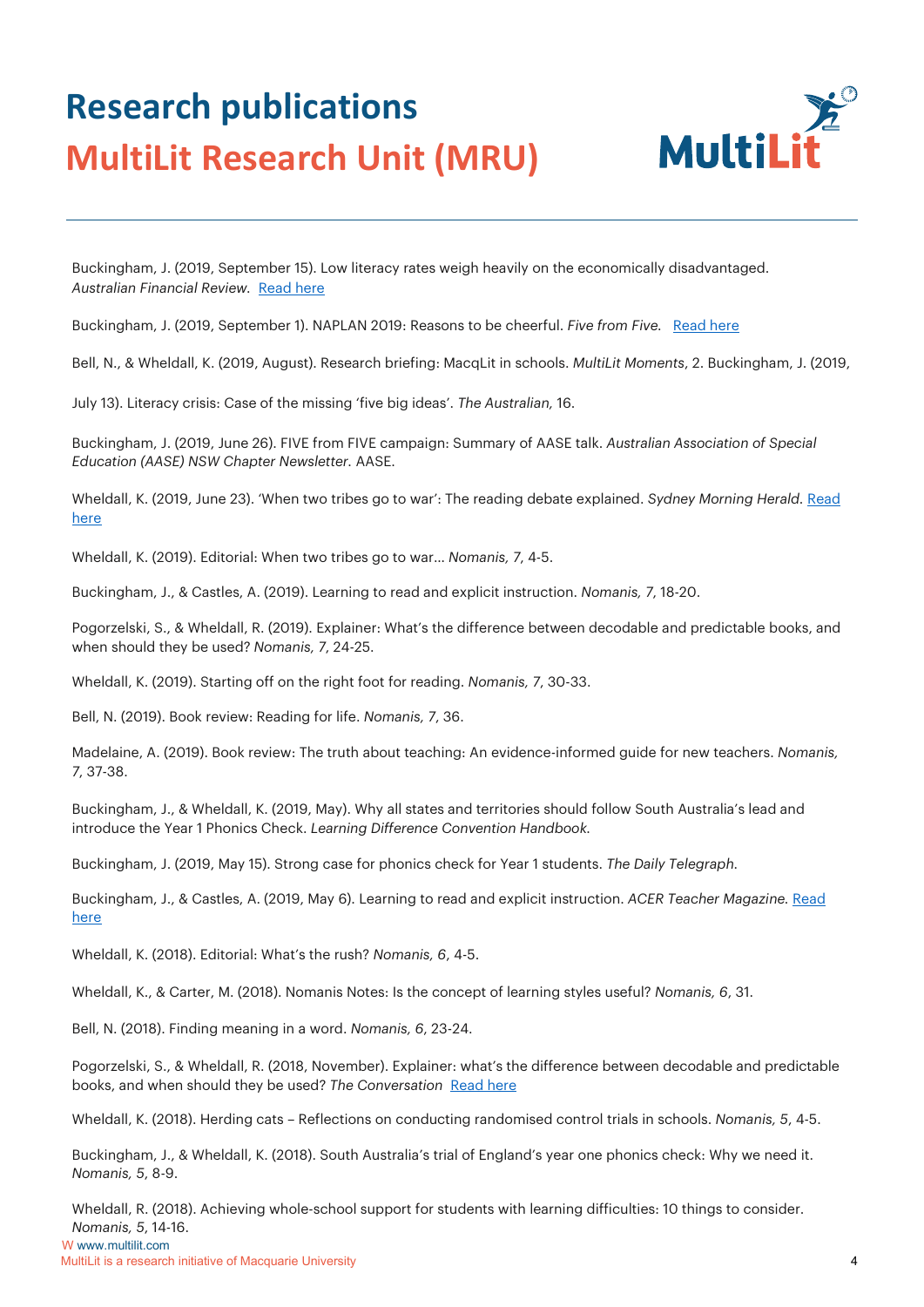

Snow, P., Castles, A., Wheldall, K., & Coltheart, M. (2017). Why Australia should trial the new phonics screening check. *Learning Difficulties Australia Bulletin, 49*(1), 4-5.

Snow, P., Castles, A., Wheldall, K., & Coltheart, M. (2017). Why Australia should trial the new phonics screening check. *Nomanis, 3*, 20-21.

Wheldall, K. (2017). Is changing your mind like changing your underwear? *Nomanis, 3*, 4-5.

Wheldall, K. (2017). Q & A with Max Coltheart. *Nomanis, 3*, 15-16.

Madelaine, A. (2017). How well-prepared are pre-service teachers to teach early reading? *Nomanis, 3*, 17. Wheldall, K.

(2017, October). Crap detecting for beginners. *MultiLit Moments*, 3.

Wheldall, K., de Lemos, M., & Wright, C. (2017). What's age got to do with reading? *Learning Difficulties Australia Bulletin, 49*(2), 19-22.

Wheldall, K., de Lemos, M., & Wright, C. (2017). What's age got to do with reading? *Nomanis, 4*, 8-12.

Wheldall, K., Snow, P., & Graham, L. (2017). Explainer: What does the term 'synthetic phonics' really mean? *Learning Difficulties Australia Bulletin, 49*(1), 6-7.

Wheldall, K. (2017, April). Weighing the pig: An update on the WARP and WARL progress monitoring. *MultiLit [Moments](https://multilit-ecomm-media.s3.ap-southeast-2.amazonaws.com/wp-content/%0Auploads/2019/09/18005116/MM_APR17_WEB.pdf)*[,4.](https://multilit-ecomm-media.s3.ap-southeast-2.amazonaws.com/wp-content/%0Auploads/2019/09/18005116/MM_APR17_WEB.pdf) [Read here](https://multilit-ecomm-media.s3.ap-southeast-2.amazonaws.com/wp-content/uploads/2019/09/18005116/MM_APR17_WEB.pdf)

Wheldall, K., Snow, P., & Graham, L. (2017b). Explainer: Phonics is not a method of reading; it is a method of learning how to read. *Nomanis, 4*, 18-19.

Wheldall, K. (2017). Q & A with Linda Siegel. *Nomanis, 4*, 24-25. Wheldall, K., Stephenson, J., & Carter, M. (2017, October). What is direct instruction? *Nomanis Notes*, (2).

Wheldall, K., Stephenson, J., & Carter, M. (2017, October). Is it a scam? *Nomanis Notes*, (1).

Wheldall, K., & Wheldall, R. (2017). Achieving educational excellence in Australian schools. *Nomanis, 4*, 4-5.

Wheldall, R. (2017). Achieving whole school support for students with learning difficulties – Ten things to consider. *Bulletin of Learning Difficulties Australia, 49*(3), 11-14.

Wheldall, R. (2017, December). Prevention is better than cure: Introducing InitiaLit-Foundation. *MultiLit Moments*, 3.

Snow, P., Castles, A., Wheldall, K., & Coltheart, M. (2016). Why Australia should trial the new phoni[cs screening check.](https://theconversation.com/why-australia-should-trial-the-new-phonics-screening-check-69717) *[The Conversation](https://theconversation.com/why-australia-should-trial-the-new-phonics-screening-check-69717)*[.](https://theconversation.com/why-australia-should-trial-the-new-phonics-screening-check-69717) [Read here](https://theconversation.com/why-australia-should-trial-the-new-phonics-screening-check-69717)

Wheldall, K. (2016, Autumn). Minister, reading recovery needs more than Reading Recovery. *Learning Difficulties Australia Bulletin, 48*(1), 16-17. [Read here](https://www.ldaustralia.org/lda-publications.html)

Wheldall, K. (2016, March). Minister, reading recovery needs more than Reading Recovery. *MultiLit Moments*, 1-2.

Wheldall, K., & Marinus, E. (2016, Spring). Do dyslexics need Dyslexie? *Learning Difficulties Australia Bulletin, 48*(3), 22- 23[. Read here](https://www.ldaustralia.org/lda-publications.html)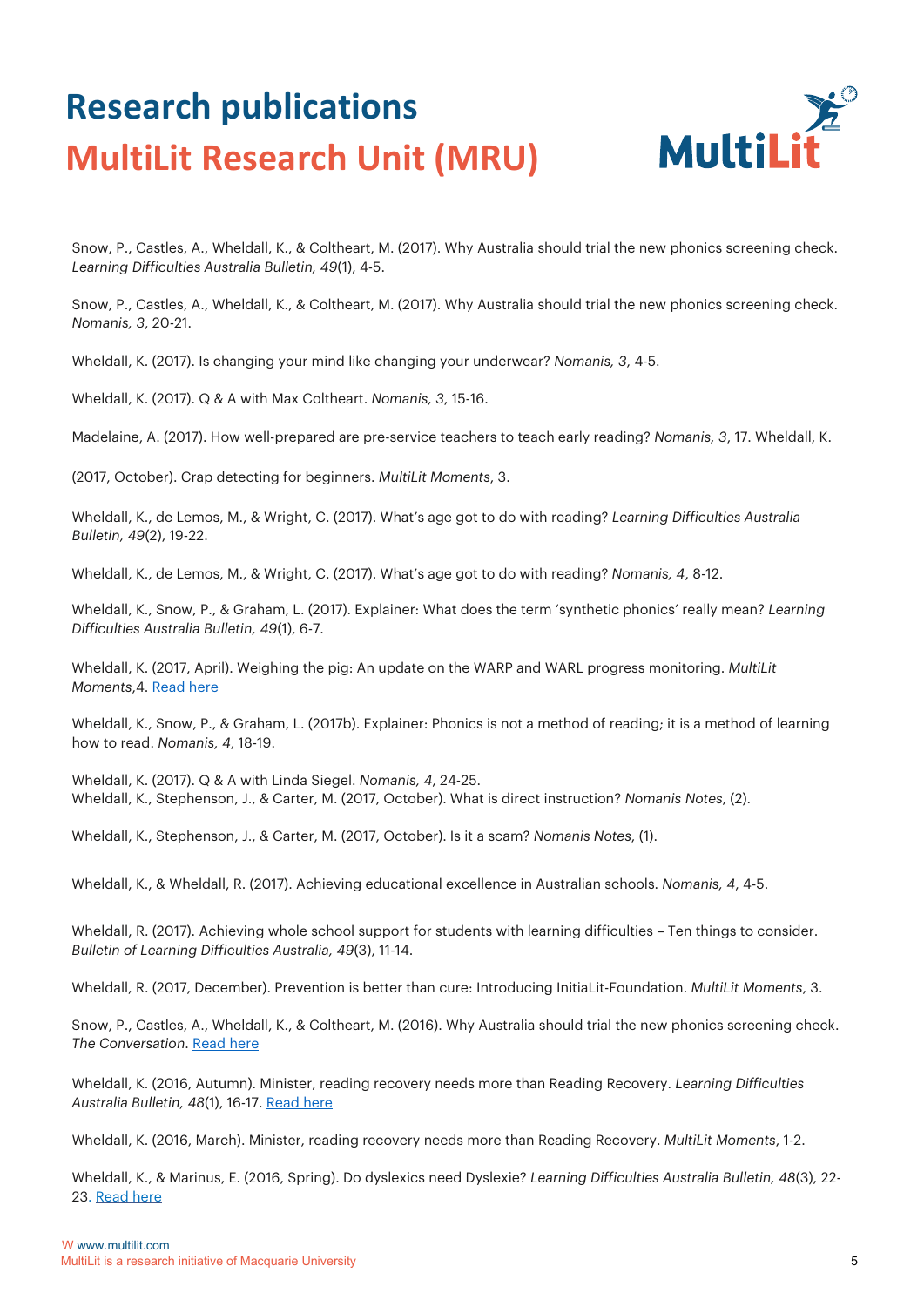

Wheldall, K., & Marinus, E. (2016, Spring). Do dyslexics need Dyslexie? *Nomanis, 1*, 21-22.

[Wheldall, K. \(2016, August\). Editorial: Welcome to Nomanis.](https://www.nomanis.com.au/single-post/2016/10/31/Nomanis-Welcome-to-our-first-edition) *[Nomanis, 1](https://www.nomanis.com.au/single-post/2016/10/31/Nomanis-Welcome-to-our-first-edition)*[\(1\), 4.](https://www.nomanis.com.au/single-post/2016/10/31/Nomanis-Welcome-to-our-first-edition) [Read here](https://www.nomanis.com.au/single-post/2016/10/31/nomanis-welcome-to-our-first-edition) 

Wheldall, K. (2016, August). Book review: 'The course of love' by Alain de Botton. *Nomanis, 1*(1), 23. [Read here](https://docs.wixstatic.com/ugd/81f204_4d0490b925af4b73bdb5f58ef6c360a0.pdf)

[Wheldall, K., & Wheldall, R. \(2016, November\). Why we developed InitiaLit.](https://multilit-ecomm-media.s3.ap-southeast-2.amazonaws.com/wp-content/uploads/2019/09/18005124/MultiLit_Moments_Nov_2016.pdf) *[MultiLit Moments](https://multilit-ecomm-media.s3.ap-southeast-2.amazonaws.com/wp-content/uploads/2019/09/18005124/MultiLit_Moments_Nov_2016.pdf)*[, 2.](https://multilit-ecomm-media.s3.ap-southeast-2.amazonaws.com/wp-content/uploads/2019/09/18005124/MultiLit_Moments_Nov_2016.pdf) [Read here](https://multilit-ecomm-media.s3.ap-southeast-2.amazonaws.com/wp-content/uploads/2019/09/18005124/MultiLit_Moments_Nov_2016.pdf)

[Wheldall, R. \(2016, November\). Armidale Diocese receives educational award.](https://multilit-ecomm-media.s3.ap-southeast-2.amazonaws.com/wp-content/uploads/2019/09/18005124/MultiLit_Moments_Nov_2016.pdf) *[MultiLit Moments](https://multilit-ecomm-media.s3.ap-southeast-2.amazonaws.com/wp-content/uploads/2019/09/18005124/MultiLit_Moments_Nov_2016.pdf)*[, 3.](https://multilit-ecomm-media.s3.ap-southeast-2.amazonaws.com/wp-content/uploads/2019/09/18005124/MultiLit_Moments_Nov_2016.pdf) [Read here](https://multilit-ecomm-media.s3.ap-southeast-2.amazonaws.com/wp-content/uploads/2019/09/18005124/MultiLit_Moments_Nov_2016.pdf)

Watkins, R., & Wheldall, K. (2016, November). How to make sure that MultiLit does not work. *MultiLit Moments*, 4. [Read here](https://multilit-ecomm-media.s3.ap-southeast-2.amazonaws.com/wp-content/uploads/2019/09/18005124/MultiLit_Moments_Nov_2016.pdf)

[Wheldall, K. \(2016, July\). RIP Neale Analysis of Reading Ability.](https://multilit-ecomm-media.s3.ap-southeast-2.amazonaws.com/wp-content/uploads/2019/09/18005112/MM_JUL16-WEB.pdf) *[MultiLit Moments](https://multilit-ecomm-media.s3.ap-southeast-2.amazonaws.com/wp-content/uploads/2019/09/18005112/MM_JUL16-WEB.pdf)*[, 2.](https://multilit-ecomm-media.s3.ap-southeast-2.amazonaws.com/wp-content/uploads/2019/09/18005112/MM_JUL16-WEB.pdf) [Read here](https://multilit-ecomm-media.s3.apsoutheast-2.amazonaws.com/wp-content/uploads/2019/09/18005112/MM_JUL16-WEB.pdf)

Wheldall, R., & Wheldall, K. (2016, July). Research briefing: Is PreLit effective for Kindy kids. *MultiLit Moments*, 3. [Read](https://multilit-ecomm-media.s3.ap-southeast-2.amazonaws.com/wp-content/uploads/2019/09/18005112/MM_JUL16-WEB.pdf)  [here](https://multilit-ecomm-media.s3.ap-southeast-2.amazonaws.com/wp-content/uploads/2019/09/18005112/MM_JUL16-WEB.pdf)

[Wheldall, K., & Wheldall, R. \(2016, July\). How do we reach the hard to teach.](https://multilit-ecomm-media.s3.ap-southeast-2.amazonaws.com/wp-content/uploads/2019/09/18005112/MM_JUL16-WEB.pdf) *[MultiLit Moments](https://multilit-ecomm-media.s3.ap-southeast-2.amazonaws.com/wp-content/uploads/2019/09/18005112/MM_JUL16-WEB.pdf)*[, 2.](https://multilit-ecomm-media.s3.ap-southeast-2.amazonaws.com/wp-content/uploads/2019/09/18005112/MM_JUL16-WEB.pdf) [Read here](https://multilit-ecommmedia.s3.ap-southeast-2.amazonaws.com/wp-content/uploads/2019/09/18005112/MM_JUL16-WEB.pdf)

[Wheldall, R. \(2016, July\). Who did he get?](https://multilit-ecomm-media.s3.ap-southeast-2.amazonaws.com/wp-content/uploads/2019/09/18005112/MM_JUL16-WEB.pdf) *[MultiLit Moments](https://multilit-ecomm-media.s3.ap-southeast-2.amazonaws.com/wp-content/uploads/2019/09/18005112/MM_JUL16-WEB.pdf)*, 3. [Read here.](https://multilit-ecommmedia.s3.ap-southeast-2.amazonaws.com/wp-content/uploads/2019/09/18005112/MM_JUL16-WEB.pdf)

[Wheldall, R. \(2016, July\). Advance Australia fair.](https://multilit-ecomm-media.s3.ap-southeast-2.amazonaws.com/wp-content/uploads/2019/09/18005112/MM_JUL16-WEB.pdf) *[MultiLit Moments](https://multilit-ecomm-media.s3.ap-southeast-2.amazonaws.com/wp-content/uploads/2019/09/18005112/MM_JUL16-WEB.pdf)*[, 4.](https://multilit-ecomm-media.s3.ap-southeast-2.amazonaws.com/wp-content/uploads/2019/09/18005112/MM_JUL16-WEB.pdf) [Read here](https://multilit-ecommmedia.s3.ap-southeast-2.amazonaws.com/wp-content/uploads/2019/09/18005112/MM_JUL16-WEB.pdf)

Castles, A., Wheldall, K., & Nayton, M. (2016, March 20). Should we do away with 'dyslexia'? *The Conversation*. [Read](https://theconversation.com/should-we-do-away-with-dyslexia-24027)  [here](https://theconversation.com/should-we-do-away-with-dyslexia-24027)

Marinus, E., & Wheldall, K. (2016, June 22). Spacing of letters, not shape of letter[s, slightly increases reading speed of](https://theconversation.com/spacing-of-letters-not-shape-of-letters-slightly-increases-reading-speed-of-those-with-dyslexia-59316)  [those with dyslexia.](https://theconversation.com/spacing-of-letters-not-shape-of-letters-slightly-increases-reading-speed-of-those-with-dyslexia-59316) *[The Conversation.](https://theconversation.com/spacing-of-letters-not-shape-of-letters-slightly-increases-reading-speed-of-those-with-dyslexia-59316)* [Read here](https://theconversation.com/spacing-of-letters-not-shape-of-letters-slightly-increases-reading-speed-of-those-with-dyslexia-59316)

[Wheldall, K. \(2016, November 7\). How to teach literacy so no child is left behind.](https://theconversation.com/how-to-teach-literacy-so-no-child-is-left-behind-4338) [The Conversation.](https://theconversation.com/how-to-teach-literacy-so-no-child-is-left-behind-4338) [Read here](https://theconversation.com/how-to-teach-literacy-so-no-child-is-left-behind-4338)

Wheldall, K., Wheldall, R., & Kohnen, S. (2015). Editorial. In Wheldall, K., Wheldall, R., & Kohnen, S. (Eds.) (2015). Spelling. Special Issue of *Australian Journal of Learning Difficulties, 20* (1).

Wheldall, K. (2015, April). Another brick in the WARL. *MultiLit Moments*, 2.

Wheldall, K. (2015). Vital signs. *Bulletin of Learning Difficulties Australia, 47* (1), 12-13.

Wheldall, K., Castles, A., & Nayton, M. (2014). Should we dispense with the D word? *Bulletin of Learning Difficulties Australia, 46* (1&2), 7-9.

Wheldall, K. (2014). Preparing pre-school children for learning to read. *Bulletin of Learning Difficulties Australia, 46* (3), 21.

Stephenson, J., Carter, M., & Wheldall, K. (2014). *MUSEC Briefing No. 40. Is it a scam?* Macquarie University Special Education Centre.

Wheldall, K. (2014, May). Vital signs in reading. *MultiLit Moments*, 1, 3.

Wheldall, K., Stephenson, J., & Carter, M. (2014). *MUSEC Briefing No. 39. What is direct instruction?* Macquarie University Special Education Centre.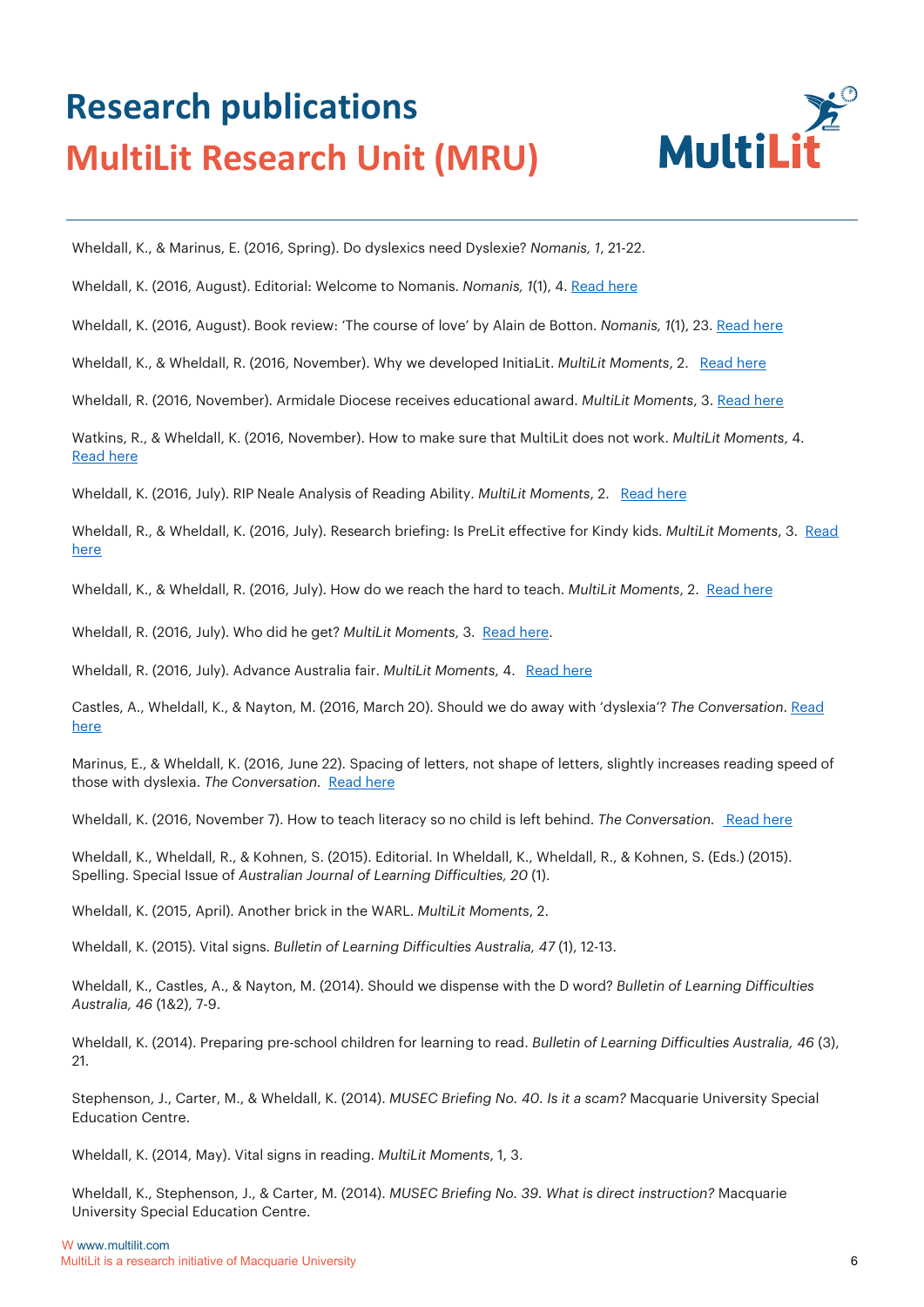

Wheldall, R., & Wheldall, K. (2014, December). 'To e or not to e': Improving spelling instruction. *MultiLit Moments*, 1-2.

Wheldall, K. (2014, August). On Marx, parking fines and Positive Teaching. *MultiLit Moments*, 1-2.

Wheldall, R. (2014, May). Lessons from the nursery… *MultiLit Moments*, 4.

Wheldall, K. (2013). Neuromyths: 'A little learning is a dangerous thing'. *Learning Difficulties Australia Bulletin, 45*(1), 4-5.

Wheldall, K. (2013). What's wrong with what works? *Learning Difficulties Australia Bulletin, 45*(1), 24-25.

Wheldall, K. (2013). Small bangs for big bucks: The long-term efficacy of Reading Recovery. *Learning Difficulties Australia Bulletin, 45*(2), 19-20.

Wheldall, K. (2013, September). The three-tier model will turn children into proficient readers. *MultiLit Moments*, 2.

Wheldall, R. (2013, September). The need for NAPLAN. *MultiLit Moments*, 3.

Wheldall, K. (2013). PIRLS before swine: Or why Australia sucks at reading. *Learning Difficulties Australia Bulletin, 45*(2), 12-13.

Wheldall, K. (2013, April). PIRLS before swine: Or why Australia sucks at reading. *MultiLit Moments*, 3.

Wheldall, K. (2013). Ensuring that (almost) all children learn to read. *Professional Educator*, 7-11.

Wheldall, K., (2012). *MUSEC Briefing No. 33. Behavioural Optometry.* Macquarie University Special Education Centre.

Wheldall, R. (2012, December). Tiger by the tail. *MultiLit Moments*, 2.

Wheldall, K. (2012, June). As easy as IKEA. *MultiLit Moments*, 3.

Wheldall, K. (2012). As easy as IKEA. *Learning Difficulties Australia Bulletin, 44*(3&4), 28.

Wheldall, K. (2012, October). Preparing pre-school children for learning to read. *MultiLit Moments*, 3.

Wheldall, K. (2012). Latest NAPLAN results: No change. *Learning Difficulties Australia Bulletin*, *44* (3&4), 28.

Buckingham, J., Wheldall, K., & Wheldall, R. (2012). An evaluation of a tier two small group 'MiniLit' intervention for young struggling readers: A randomised control trial. *Learning Difficulties Australia Bulletin, 44* (3&4), 26-27.

Wheldall, K. (2012, December). Neuromyths: 'A little learning is a dangerous thing'. *MultiLit Moments*, 3.

Wheldall, K. (2012, December). 'Tis the season … for school reports. *MultiLit Moments*, 4.

Wheldall, K. (2012, December 22). The three tier model will turn children into proficient readers. *The Australian.*

Wheldall, K. (2011). Ensuring that all children learn to read. *Learning Difficulties Australia Bulletin, 43*(1), 5-8.

Wheldall, K., (2011). *MUSEC Briefing No. 30. Learning styles.* Macquarie University Special Education Centre.

Wheldall, K., Beaman, R., & Stephenson, J. (2010). *MUSEC Briefing No. 24. Specific and contingent teacher praise.* Macquarie University Special Education Centre.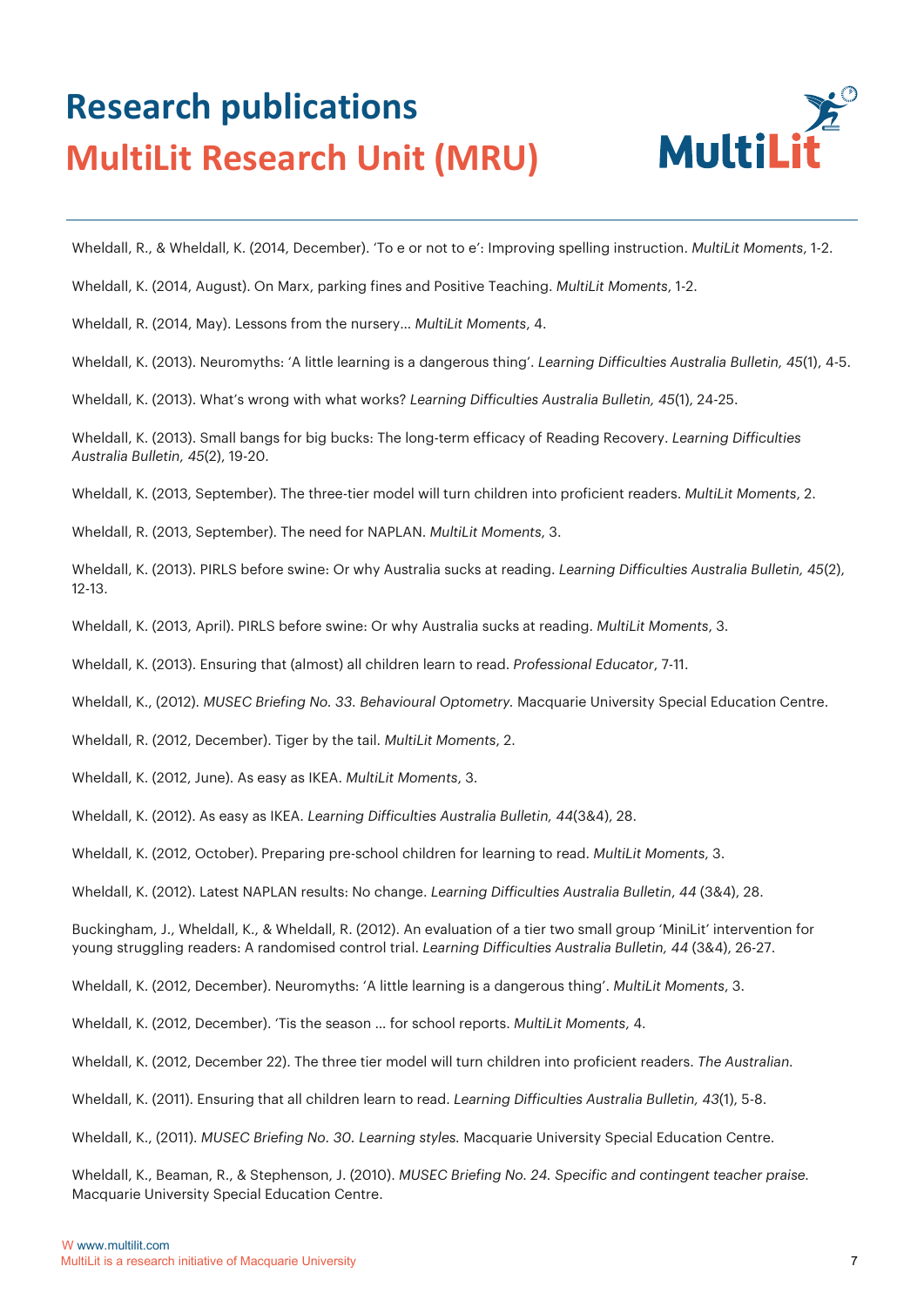

Wheldall, K., Beaman, R., & Stephenson, J. (2010, December). *MUSEC Briefing No. 24. Specific and contingent teacher praise. MultiLit Moments*, 2.

Wheldall, K., (2010). *MUSEC Briefing No. 25. Strategic use of classroom seating.* Macquarie University Special Education Centre.

Wheldall, K., Beaman, R., & Madelaine, A. (2010, March). Choosing effective programs for low-progress readers. *MultiLit Moments*, 2.

Wheldall, K., & Madelaine, A. (2009). Editorial: Assessment for effective literacy instruction with low-progress students. *Australian Journal of Learning Difficulties, 14*, 1-2.

Madelaine, A. & Wheldall, K. (2009). *MUSEC Briefing No. 17. Response to intervention.* Macquarie University Special Education Centre.

Madelaine, A. & Wheldall, K. (2009). MUSEC Briefing No. 17. Response to intervention. *Learning Difficulties Australia Bulletin, 41*(1), 9.

Wheldall, K., Stephenson, J., & Carter, M. (2009). *MUSEC Briefing No. 18. Explicit instruction for students with special learning needs.* Macquarie University Special Education Centre.

Wheldall, K., Stephenson, J., & Carter, M. (2009). MUSEC Briefing No. 18. Explicit instruction for students with special learning needs. *Learning Difficulties Australia Bulletin, 41*(3&4), 6.

Wheldall, K., Beaman, R., & Madelaine, A. (2009). *MUSEC Briefing No. 21. Choosing effective programs for lowprogress readers.* Macquarie University Special Education Centre.

Wheldall, K. (2009, March). A matter of balance. *MULTILIT Moments*, 1.

Wheldall, K. (2009). A matter of balance. *Learning Difficulties Australia Bulletin, 41*(1), 16.

Wheldall, K. (2009, September). Magic glasses. *MULTILIT Moments*, 2.

Wheldall, K. (2009). Magic glasses. *Learning Difficulties Australia Bulletin, 42*(1), 19.

Wheldall, K. (2009. September). What is response to intervention? *MULTILIT Moments*, 3.

Wheldall, K. (2009). A non-categorical approach to teaching low-progress readers. *Learning Difficulties Australia Bulletin, 41*(3&4), 13-15.

Wheldall, K., & Carter, M. (2008). Editorial: A scientific approach to special education. *Australasian Journal of Special Education, 32*, 1-4.

Wheldall, K. (2007). Turning a blind eye to Nelson. *Learning Difficulties Australia Bulletin, 39*(1), 1-2.

Wheldall, K. (2007). Efficacy of educational programs and interventions. *Learning Difficulties Australia Bulletin, 39*(1), 3- 4.

Wheldall, K. (2007). Typecast. *Learning Difficulties Australia Bulletin, 39*(2&3), 1-2.

Wheldall, K. (2007). What's wrong with me? *Learning Difficulties Australia Bulletin, 39*(2&3), 12-13.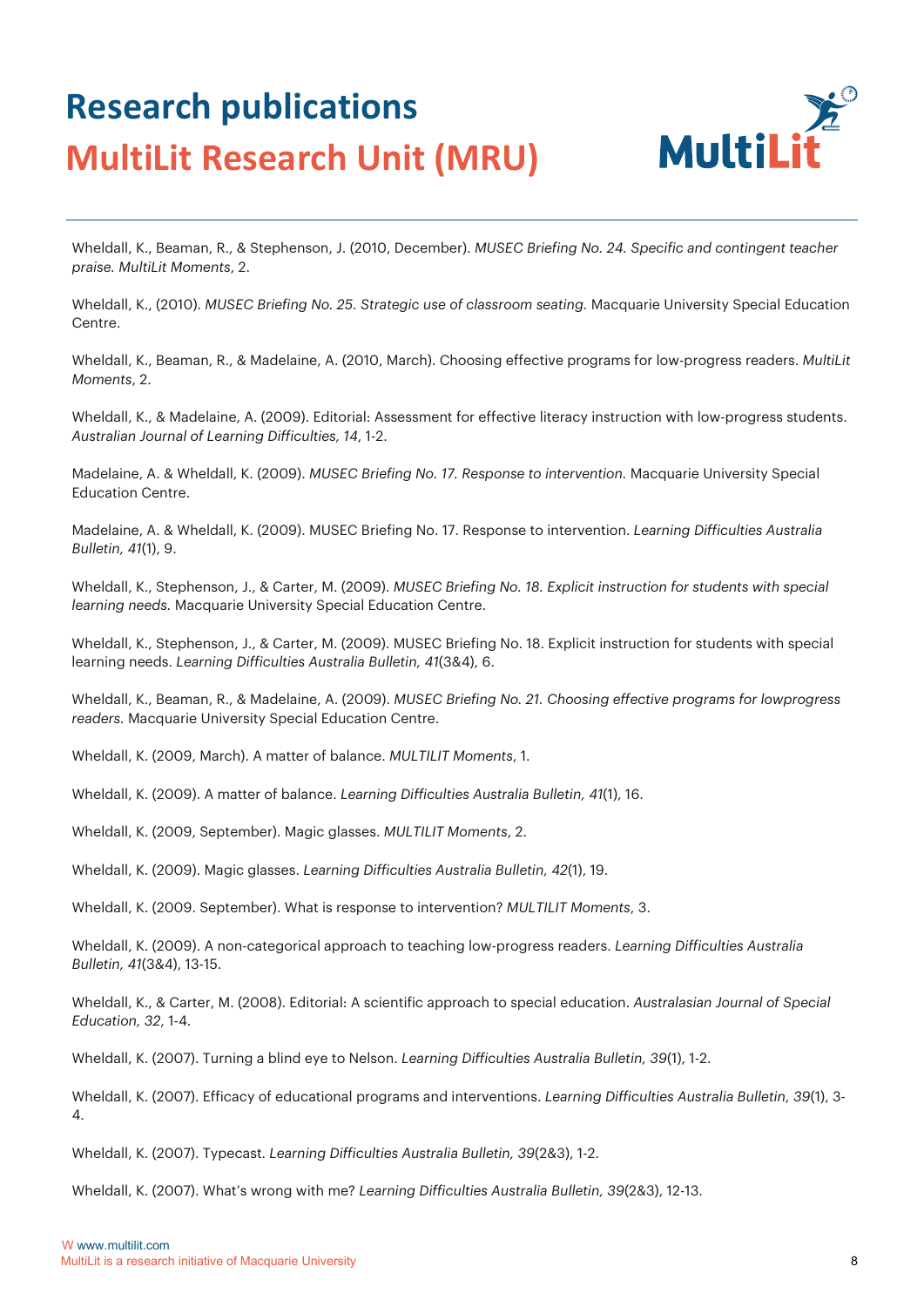

Wheldall, K., & Reynolds, M. (2007). MUSEC Briefing No. 3: Reading Recovery for young struggling readers. *Special Education Perspectives, 16*(1), 18.

Wheldall, K. (2007). Who's for coffee? *Learning Difficulties Australia Bulletin, 39*(4), 14.

Wheldall, K. (2007). President's report to LDA AGM. *Learning Difficulties Australia Bulletin, 39*(4), 17.

Wheldall. K. (2006). Kevin Wheldall: Positive uses of behaviourism. In D. McInerney and V. McInerney (Eds.), *Educational psychology: Constructing learning* (4th edition). Pearson – Prentice Hall.

Stephenson, J. & Wheldall, K. (2006). MUSEC Briefing No. 5. Braingym. *Bulletin of Learning Difficulties Australia, 38*(1), 17.

Stephenson, J. & Wheldall, K. (2006). MUSEC Briefing No. 6. Knowing what works. *Bulletin of Learning Difficulties Australia, 38*(1), 17.

Wheldall. K. (2006). Phonics for freedom. *Bulletin of Learning Difficulties Australia, 38*(2), 9.

Wheldall. K. (2006). Phonics for freedom. *Speld News, 38*(2), 6-7.

Wheldall. K. (2006). Between the lines. *Sydney's Child, 17*(8), 54-55.

Wheldall. K. (2006). Between the lines. *Melbourne's Child, 13*(11), 26-27.

Wheldall. K. (2006). Words in my ear. *Bulletin of Learning Difficulties Australia, 38*(1), 8.

Wheldall. K. (2006, April 10). Opponents have got it wrong on phonics. *Sydney Morning Herald*, 9.

Wheldall. K. (2006). The state of contemporary educational research. *Bulletin of Learning Difficulties Australia, 38*(2), 5- 6.

Wheldall, K. (2007). Editorial. *Australian Journal of Learning Disabilities, 11*(4), 155.

Wheldall, K., de Lemos, M., Coltheart, M. (2005). The origins of the Nelson Report and its main findings. *Australian Journal of Learning Disabilities, 11*(3&4), 2-4.

Wheldall, K. (2005). Is phonics fascist? *Directions in Education, 14*(1), 2.

Wheldall, K. (2005). Is phonics fascist? *Bulletin of Learning Difficulties Australia, 37*(1), 7.

Wheldall, K. (2005). What teachers read. *Bulletin of Learning Difficulties Australia, 37*(1), 7.

Wheldall, K. (2004). Phonics not an 'F' word. *Directions in Education, 13*(4), 3.

Wheldall, K. (2004). From a foreign country: Reflections on the psychology of education. *Psychology of Education Review, 28*(2), 14-15.

Wheldall, K., & Siegel, L. (2004). Reading science comes of age. *Educational Psychology, 24*, 723-725.

Wheldall, K & Coltheart, M. (2004, June). Don't mention the reading wars. *Macquarie News*, 15.

Wheldall, K & Coltheart, M. (2004, August). Reading wars? *The Teacher*, 22.

Wheldall, K. (2004). Reading Recovery and reading science. *Bulletin of Learning Difficulties Australia, 36*(4), 4-5.